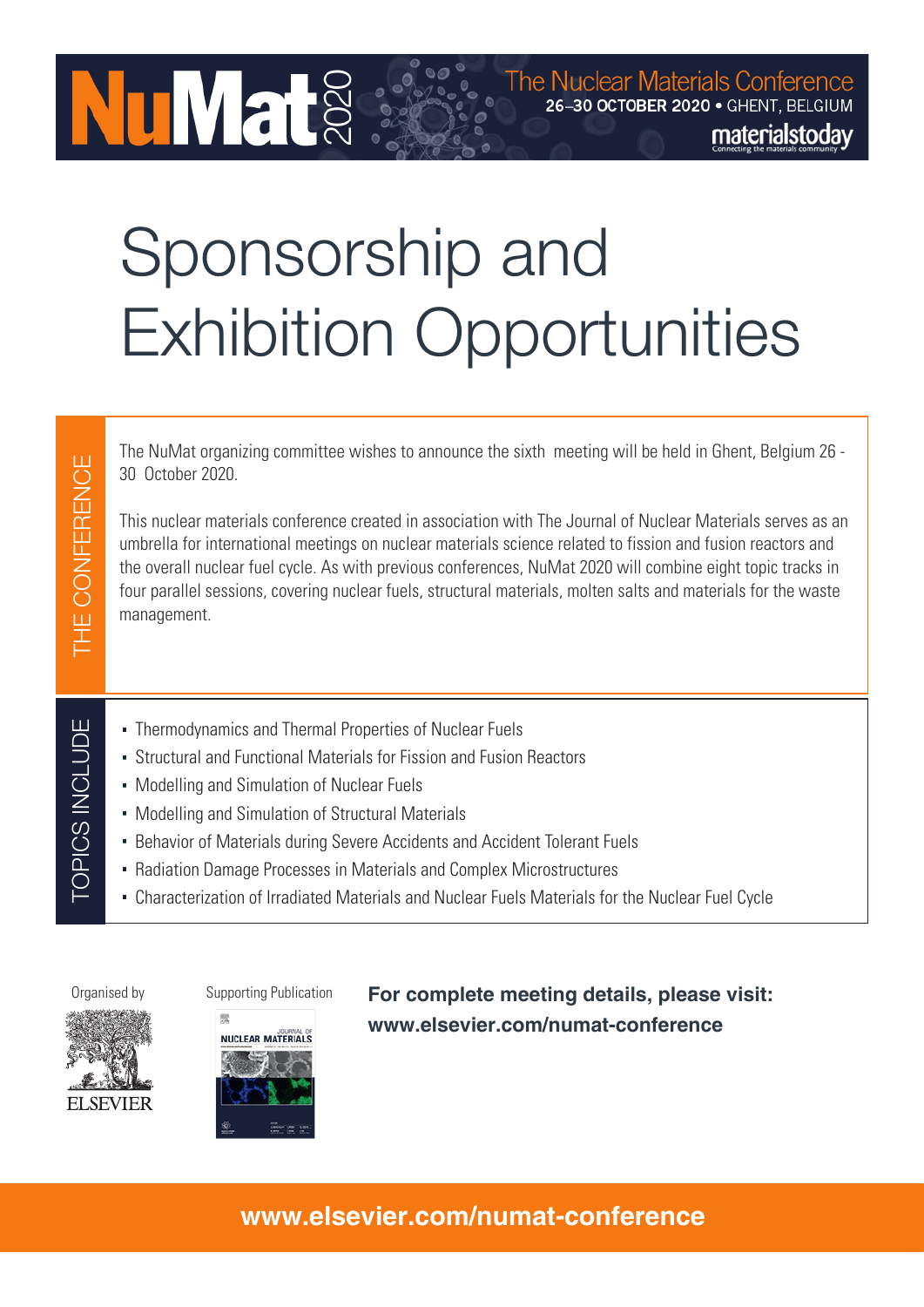# **NuMat**

# The Nuclear Materials Conference<br>26-30 OCTOBER 2020 . GHENT, BELGIUM materialstoday

# RAISE YOUR PROFILE

Elsevier's extensive global network of physical scientists in academia, business and government is being targeted to generate a highly qualified audience from the colloids community.

# The **NuMat2020: The Nuclear Materials**

**Conference** will bring together leaders from industry and academia to exchange and share their experiences, present research results, explore collaborations and to spark new ideas, with the aim of developing new projects and exploiting new technology.

# USE YOUR PRESENCE AT TNUMAT2020: THE NUCLEAR MATERIALS CONFERENCE CONFERENCE TO:

- **Example 1** aunch new products and highlight existing ones
- increase brand awareness and elevate your company profile in the colloids community
- network with specialists, seek international partners and form new alliances
- **increase visibility in focused markets**
- communicate your message to a highly qualified scientific and expert community
- build relationships for the future
- attract new talent and strengthen partnerships
- generate sales leads and educate the market

For further information on sponsorship and exhibition opportunities please contact:

# **Chloe Partridge**

## Telesales Manager

STMJ Conferences | Elsevier | The Boulevard Langford Lane | Kidlington | Oxford, OX5 1GB T: +44 1865 84 3846 | M: +44 0777 184 0678

|                    | € 20,850                                                                                                                                                                                                                                                                                                                                                                                                                                                                                                                                                                                                                                                                                                                                       |                     | € 12,500                                                                                                                                                                                                                                                                                                                                                                                                                                                                                                                                                                                                                                                        |
|--------------------|------------------------------------------------------------------------------------------------------------------------------------------------------------------------------------------------------------------------------------------------------------------------------------------------------------------------------------------------------------------------------------------------------------------------------------------------------------------------------------------------------------------------------------------------------------------------------------------------------------------------------------------------------------------------------------------------------------------------------------------------|---------------------|-----------------------------------------------------------------------------------------------------------------------------------------------------------------------------------------------------------------------------------------------------------------------------------------------------------------------------------------------------------------------------------------------------------------------------------------------------------------------------------------------------------------------------------------------------------------------------------------------------------------------------------------------------------------|
| PLATINUM SPONSOR   | Company acknowledgement on all official conference<br>٠<br>support signs, program, conference website and on all<br>marketing collateral<br>Special recognition on the conference website<br>ш<br>• Complimentary registration for 5 delegates<br>• Complimentary 6x2m shell scheme booth<br>• One set of promotional materials to be handed out at<br>registration<br>• A complimentary meeting room<br>• Your logo on all delegate badges<br>- A complimentary full page advertisement in the program<br>Option to brand specific portions of the meeting, including<br>m.<br>3 of the following*:<br>• Welcome reception • Coffee break<br>• Lunch break • Congress bags • Satellite symposia<br>• Poster award • Lanyards • Conference app | <b>GOLD SPONSOR</b> | • Company acknowledgement on all official conference<br>support signs, program and on all marketing collateral<br>• Special recognition on the conference website<br>• Complimentary registration for 4 delegates<br>• Complimentary 3x2m shell scheme booth<br>• One set of promotional materials to be handed out at<br>registration<br>A complimentary full page advertisement in the program<br>• Option to brand specific portions of the meeting, including<br>2 of the following*:<br>• Welcome reception • Coffee break • Lunch break •<br>Congress bags · Satellite symposia · Poster award<br>• Conference app                                        |
| ONSOR<br>SILVER SP | € 7,500<br>Company acknowledgement on all official conference<br>support signs, program and on all marketing collateral<br>Special recognition on the conference website<br>Complimentary registration for 3 delegates<br>• Complimentary 3x2m shell scheme booth<br>One set of promotional materials to be handed out at<br>registration<br>• Option to brand specific portions of the meeting,<br>including 1 of the following*:<br>• Coffee break • Lunch break<br>• Satellite symposia • Poster award • Conference app                                                                                                                                                                                                                     | EXHIBITION          | An exhibition will run alongside the conference providing<br>you with the opportunity to network with the delegates,<br>demonstrate your products, generate new sales leads and<br>raise your profile within the scientific community.<br>The exhibition package includes the listing of your logo and<br>company name, short description and link on the conference<br>website and program booklet.<br>The following options are available:<br>Table top (2m table top exhibition stand, including $€ 1,950$<br>complimentary exhibition pass for 1 person)<br>Shell scheme booth<br>€ 3,100<br>(3x2m, including<br>complimentary registration for 1 delegate) |

**www.elsevier.com/numat-conference**

(\*) Based on first come first served receipt of commitments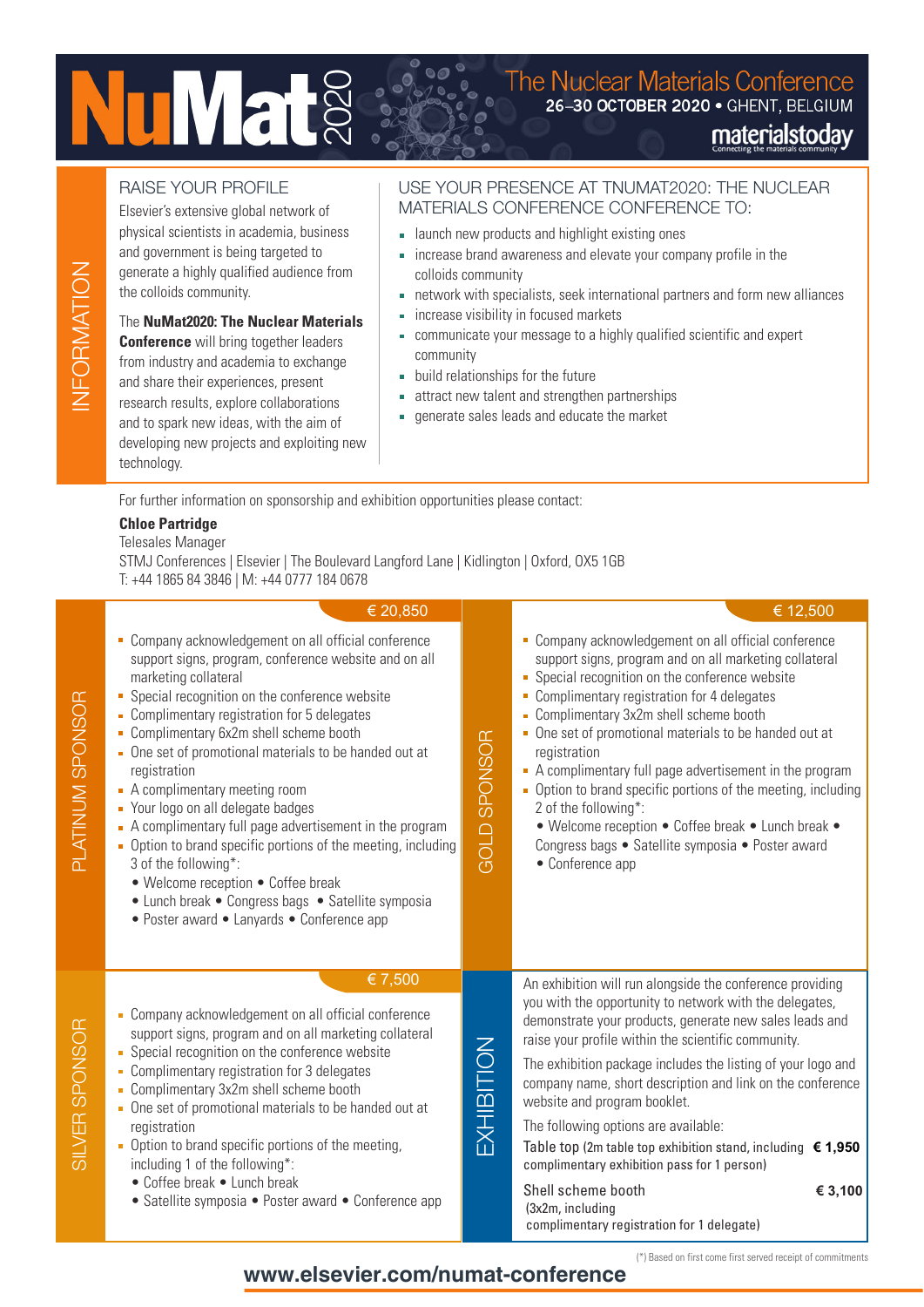

#### ADDITIONAL SPONSORSHIP OPPORTUNITIES

Promotion exposure for our sponsors includes:

■ Listing of your company name and logo in the program booklet

 $\ddot{\circ}$ 

Listing of your logo and company name, short description and link through to your company website on the conference

See below for additional specific benefits and

|                                                                                                                                                                                                                                                                                                                                                                                                                                                                                                                                                                                                                                                                                                                                                                                                                                                                                                                                                                                                                                                                                                                                                                                                                                                                                                                                                                                                                   | e below for additional specific benefits and exposure website                                                                                                                                                                                                                                                                                                                                                                                                                                                                                                                                                                                                                                                                                                                                                                                                                                                                                                                                         |                                                                                                                                                                                                                                                                                                                                                                                                                                                                                                                                                                                                                                                                                                                                                                                                                                                                                                                                                                           |                                                                                                                                                                                                                                                                                                                                                                                                                                                                                                                                                                                                                                                                                                                                                           |
|-------------------------------------------------------------------------------------------------------------------------------------------------------------------------------------------------------------------------------------------------------------------------------------------------------------------------------------------------------------------------------------------------------------------------------------------------------------------------------------------------------------------------------------------------------------------------------------------------------------------------------------------------------------------------------------------------------------------------------------------------------------------------------------------------------------------------------------------------------------------------------------------------------------------------------------------------------------------------------------------------------------------------------------------------------------------------------------------------------------------------------------------------------------------------------------------------------------------------------------------------------------------------------------------------------------------------------------------------------------------------------------------------------------------|-------------------------------------------------------------------------------------------------------------------------------------------------------------------------------------------------------------------------------------------------------------------------------------------------------------------------------------------------------------------------------------------------------------------------------------------------------------------------------------------------------------------------------------------------------------------------------------------------------------------------------------------------------------------------------------------------------------------------------------------------------------------------------------------------------------------------------------------------------------------------------------------------------------------------------------------------------------------------------------------------------|---------------------------------------------------------------------------------------------------------------------------------------------------------------------------------------------------------------------------------------------------------------------------------------------------------------------------------------------------------------------------------------------------------------------------------------------------------------------------------------------------------------------------------------------------------------------------------------------------------------------------------------------------------------------------------------------------------------------------------------------------------------------------------------------------------------------------------------------------------------------------------------------------------------------------------------------------------------------------|-----------------------------------------------------------------------------------------------------------------------------------------------------------------------------------------------------------------------------------------------------------------------------------------------------------------------------------------------------------------------------------------------------------------------------------------------------------------------------------------------------------------------------------------------------------------------------------------------------------------------------------------------------------------------------------------------------------------------------------------------------------|
| BRANDING AND VISIBILITY                                                                                                                                                                                                                                                                                                                                                                                                                                                                                                                                                                                                                                                                                                                                                                                                                                                                                                                                                                                                                                                                                                                                                                                                                                                                                                                                                                                           | <b>DELEGATE BAG</b><br>€ 5,500<br><b>Exclusive</b><br>Have your company logo on the highly valued delegate bag.<br>Used long after the event this will ensure long lasting visibility<br>for your company.<br>Complimentary registration for 1 delegate<br><b>LANYARDS</b><br>Exclusive<br>€ 4,500<br>Your company logo on the woven conference lanyard given<br>to each delegate and worn throughout the conference.<br>Complimentary registration for 1 delegate<br>SPONSOR SESSION One space per session € 3,500<br>Your company logo at the opening and closing of the<br>sponsored session and on on-site signage<br>Your company name and logo in the program booklet, next<br>to the session listing<br>Complimentary registration for 1 delegate<br><b>REGISTRATION DESK</b><br>€ 3,000<br><b>Exclusive</b><br>Your company logo on poster and signage at the<br>registration desk<br>Your company logo on pens distributed at<br>the conference<br>Complimentary registration for 1 delegate | <b>Exclusive</b><br><b>CHARGING STATION</b><br>€ 3,000<br>Located in a booth within the exhibit hall, the popular table<br>top Charging Station will provide attendees with the facility<br>to charge their cell phones, tablets or lap tops during the<br>day. This packages offers sponsors signage on three sides<br>of the table, plus the opportunity to add your own 'pull up<br>banners to the space provided. (attendees use the facility at<br>their own risk).<br>Complimentary registration for 1 delegate<br><b>DELEGATE BAG INSERT</b><br>€ 800<br>Your promotional material can be inserted into each delegate<br>bag given to participants on site.<br>This applies to light weight materials only - books etc.<br>will not be inserted into delegate bags, but are more<br>appropriate for literature displays. Materials should be<br>sent to the Project Lead in time for insertion - specific dates<br>and quantities will be provided on application. | <b>CONFERENCE APP</b><br><b>CONTACT US</b><br><b>Exclusive</b><br>Sponsor Elsevier's conference App, available on all Android and<br>iOS devices. Your company logo will be displayed prominently<br>on the app.<br>Details of the program and speakers<br>Abstracts of all the talks and posters<br>Presentation and Poster files<br>Information on exhibitors and sponsors<br>Conference floor plans<br>Allows participants to plan what presentations to attend,<br>add notes to the program, make lists via the To Do feature<br>and add custom tags to presentations and exhibitors.                                                                                                                                                                 |
| <b>WELCOME DRINKS RECEPTION</b><br>NETWORKING OPPORTUNITIES<br>€ 7,500<br><b>POSTER AWARD</b><br><b>Exclusive</b><br>Exclusive<br>An opportunity to brand the award for best poster<br>Opportunity to give a short address at the<br>Complimentary registration for 1 delegate<br>beginning of the reception<br>Your company logo on available paraphernalia<br><b>LUNCH SESSION</b><br>Exclusive<br>(eg napkins, doilies etc)<br>■ Your company logo on A1 sized foam-backed posters<br>Sponsorship of one of the Conference Lunches<br>positioned around the reception area<br>" Opportunity to give a short address at the beginning of<br>One set of promotional materials to be handed<br>the lunch<br>out at registration<br>Your company logo on available paraphernalia<br>Complimentary registration for 2 delegates<br>(eg. napkins, doilies etc)<br>Your company logo on A1 sized foam-backed posters<br><b>COFFEE BREAK</b><br>€ 3,000<br><b>Exclusive</b><br>where the lunch will be taking place<br>Sponsorship of one of the Conference<br>One set of promotional materials to be handed<br>Coffee<br>out at registration<br>• Your company logo on available paraphernalia<br>Complimentary registration for 2 delegates<br>(eg. napkins, doilies etc)<br>Your company logo on A1 sized foam-backed<br>posters where the breaks will be taking place<br>Complimentary registration for 1 delegate |                                                                                                                                                                                                                                                                                                                                                                                                                                                                                                                                                                                                                                                                                                                                                                                                                                                                                                                                                                                                       |                                                                                                                                                                                                                                                                                                                                                                                                                                                                                                                                                                                                                                                                                                                                                                                                                                                                                                                                                                           | <b>GALA DINNER</b><br><b>Exclusive</b><br>€ 9,000<br>An unrivalled opportunity to have high profile<br>branding at the main social event of the conference.<br>Your company logo on available paraphernalia<br>(eg napkins, doilies etc.)<br>A tabletop exhibition display<br>Your company logo on A1 sized foam-backed<br>posters where the dinner will be taking place.<br>One set of promotional materials to be handed<br>out at registration<br>• Opportunity to give a short address at the<br>beginning of the dinner<br>Complimentary registration for 2 delegates<br><b>WORKSHOP</b><br><b>CONTACT US</b><br>Showcase your products to the conference delegates<br>at a dedicated workshop session.<br>Complimentary registration for 1 delegate |
| SPONSORED<br>WEBINAR                                                                                                                                                                                                                                                                                                                                                                                                                                                                                                                                                                                                                                                                                                                                                                                                                                                                                                                                                                                                                                                                                                                                                                                                                                                                                                                                                                                              | event. This sponsorship will give you the possibility to:<br>- Create your own custom environment and exclusive audience participation<br>Target registered delegates and many other professionals aligned with your business<br>• Create complimentary coverage of a key topic that fits with your product or market objectives<br>- Create maximum impact and increase your profile immediately before or after the event.<br>traffic and campaign management as well as a complimentary registration for 1 delegate.                                                                                                                                                                                                                                                                                                                                                                                                                                                                               | Elsevier webinars are live multimedia presentations that allow a presenter to truly engage and interact with a large scientific audience online. This an excellent<br>opportunity to sponsor free access to a live or recorded webinar on a topic directly related to the meeting and benefit from marketing exposure before and during the<br>The webinar would be hosted on the conference website and would remain there until the end of meeting for anyone to download. The package includes marketing,                                                                                                                                                                                                                                                                                                                                                                                                                                                              | <b>CONTACT US</b>                                                                                                                                                                                                                                                                                                                                                                                                                                                                                                                                                                                                                                                                                                                                         |
| SPONSORED ONLINE<br>CONFERENCE                                                                                                                                                                                                                                                                                                                                                                                                                                                                                                                                                                                                                                                                                                                                                                                                                                                                                                                                                                                                                                                                                                                                                                                                                                                                                                                                                                                    | base.<br>Sponsor an online counterpart to the physical event and enjoy unique benefits:<br>Achieve significant brand exposure. Your logo is included in all event promotions.<br>- Capture qualified leads and gain important insights about the targeted audience.<br>- Demonstrate thought leadership and expertise.<br>- Archive conference material and make your conference stand out for months after the physical event.                                                                                                                                                                                                                                                                                                                                                                                                                                                                                                                                                                       | Elsevier has developed an online conference offering, allowing delegates from all over the world to access free of charge presentations online. The online conference<br>allows an extended audience to hear the latest research developments from top international speakers, extending your marketing reach beyond the physical delegate<br>Extend your audience reach and broadcast your message to an unprecedented number of researchers worldwide.<br>Online conference will also be communicated to the participants of the physical conference, increasing your exposure and branding                                                                                                                                                                                                                                                                                                                                                                             | <b>CONTACT US</b>                                                                                                                                                                                                                                                                                                                                                                                                                                                                                                                                                                                                                                                                                                                                         |

- Capture qualified leads and gain important insights about the targeted audience.
- **Demonstrate thought leadership and expertise.**

**SPONSC** 

Online conference will also be communicated to the participants of the physical conference, increasing your exposure and branding.

The package includes marketing, traffic and campaign management as well as a complimentary registration for 1 delegate.

# **www.elsevier.com/numat-conference**

Archive conference material and make your conference stand out for months after the physical event.